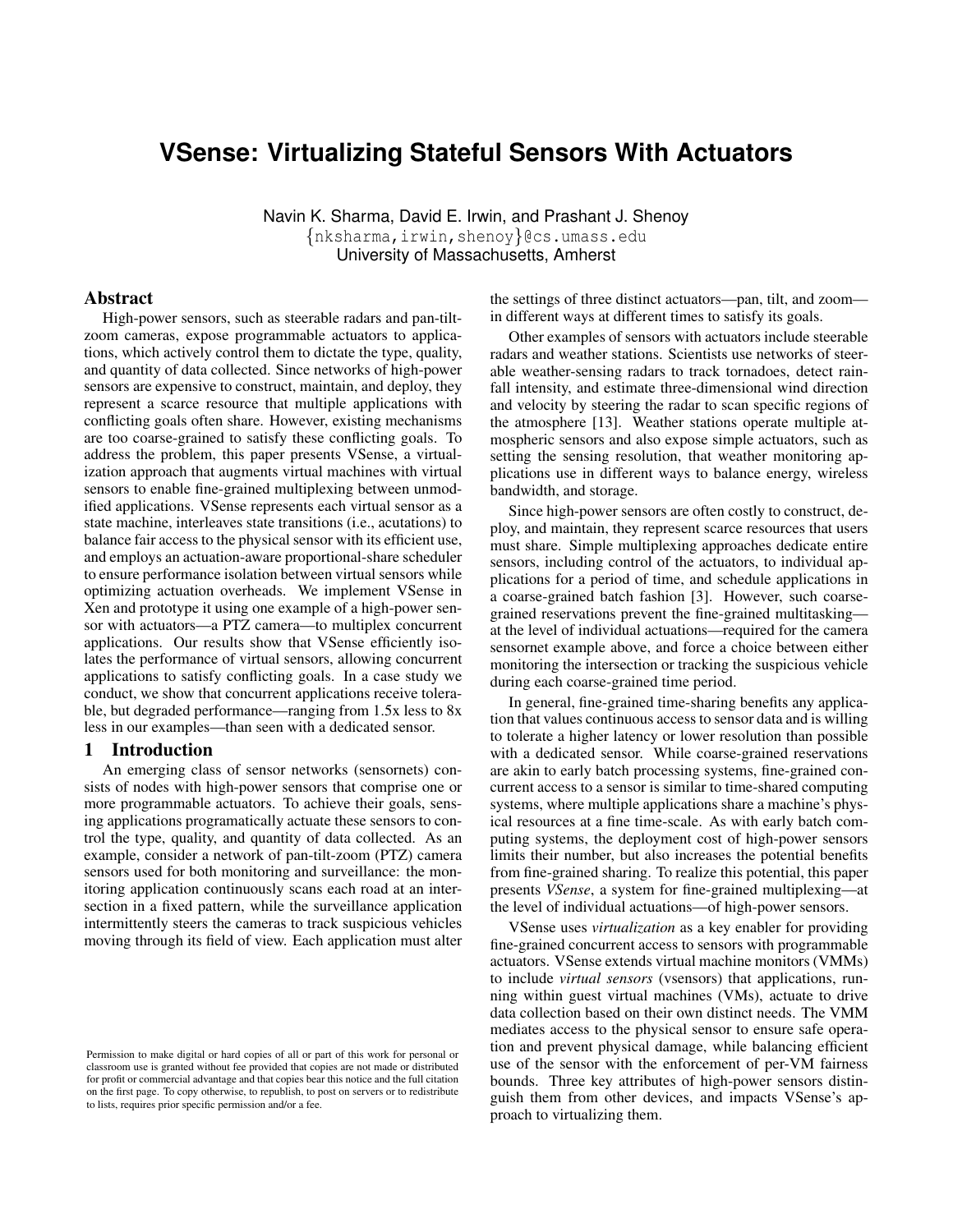- 1. Since applications need the ability to *control actuation* in order to drive their data collection, high-power sensors must expose these actuators directly to the application. Thus, unlike other virtualized I/O devices, such as virtual disks or NICs, VSense cannot completely hide a physical device's actuators from its virtual counterparts.
- 2. High-power sensors are *stateful*: each actuation changes the physical state of the device. Further, the current state of the actuators determines the cost, measured in *time*, to transition to a new state. Thus, handling both state management and the inherent uncertainty of actuation costs are key challenges.
- 3. Mechanical actuators are *slow*—sometimes incurring latencies on the order of seconds. Consequently, VSense must optimize actuation overheads while multiplexing concurrent applications—somewhat analogous to disk controllers that must optimize seek times to reduce head movement and increase I/O throughput.

Existing techniques for virtualizing I/O devices do not map well to stateful high-power sensors. Such techniques either hide much of physical device's capabilities—its actuators—from VMs to support a wide-range of devices, or virtualize a layer beneath the device (*e.g.*, its bus), which increases performance but prevents multiplexing between VMs. In contrast, VSense must expose the same actuators present on a physical sensor to each of its vsensors. Additionally, while recent mote OS techniques augment sensor platforms with explicit resource control (PixieOS [14]) and concurrency (ICEM [11]), they focus on "conventional" resources (CPU, bandwidth, energy) and not control of sensor actuators. In designing VSense, this paper makes contributions in three areas.

- Virtualizing Stateful Sensors. VSense employs a novel finite state machine approach to track the state of each virtual sensor as it actuates. VSense uses these state machines to implement a request emulation mechanism that efficiently multiplexes independent streams of actuation requests from multiple vsensors. Together these mechanisms intelligently group requests within each request stream to optimize state restoration overheads incurred when switching from one vsensor to another.
- Fair Actuation-aware Sensor Scheduling. In addition to mimicking the physical sensor's interface, VSense employs a fair proportional-share scheduler, based on Start-time Fair Queuing (SFQ), to allocate *shares* of stateful physical sensors to each VM. However, a strict proportional-share scheduler, while fair, can be very inefficient, since it ignores actuation costs when scheduling sensor requests. We propose Actuator-aware Fair Queuing (AFQ) to optimize sensor actuation costs and expose an explicit tradeoff between fairness and efficiency.
- Implementation and Experimentation. We implement a prototype of VSense using the Xen VMM for a PTZ camera and use it to conduct a detailed experimental evaluation. Our results show that VSense is able to efficiently isolate the performance of stateful vsensors,

allowing multiple concurrent applications in our case study to satisfy conflicting goals. As one example, we show that VSense is able to photograph an object every 23 feet moving at nearly 3 miles/hour along its trajectory at a distance of 300 feet, while simultaneously supporting a security application that photographs a fixed point every 3 seconds.

The rest of this paper is organized as follows. Section 2 presents background on virtualization and its relationship to high-power sensors. Section 3 through Section 6 present VSense's design and implementation. We then evaluate VSense in Section 7, discuss related work in Section 8, and conclude in Section 9.

## 2 Background

We first define a system model to guide our work and outline the challenges to fine-grained time-sharing of stateful sensors. We then describe the advantages of virtualization as the foundation for multiplexing sensors with actuators between concurrent applications.

## 2.1 System Model

Our work assumes a network of high-power sensors, where each sensor (i) consists of one or more programmable actuators that applications may control, and (ii) attaches to a node that has local processing, storage and communication capabilities. For the purposes of this work, we assume each sensor attaches to an embedded x86-class node capable of running modern VMMs. VSense multiplexes the sensor across multiple applications that run on this node. We model each application as a stream of actuation and sensing requests of the form:  $[A_1A_2...A_nS_1...S_m]^+$ ,  $n \ge 0$ ,  $m > 0$ , where  $A_i$ and *S<sup>i</sup>* denote an individual actuation and sensing request, respectively.

Intuitively, each application continuously issues one or more actuation requests to "prepare/steer" the sensor, followed by one or more sense requests to gather data. In our camera sensornet, for instance, a monitoring application might issue a repeating pattern of *pan* and *tilt* requests to steer the camera, followed by one or more *capture* requests to retrieve images. We assume the stream of actuation and sense requests from different applications are independent of one another. To enable fine-grained time-sharing, VSense must *interleave* these requests on the underlying physical sensor.

## 2.2 Multiplexing Stateful Sensors

Assuming the above system model, we now outline the primary challenges to fine-grained time-sharing of sensors with actuators. Consider two users—Alice and Bob—that time-share a single PTZ camera. Assume that Alice issues a pan, followed by a capture, denoted by  $P_aC_a$  and that Bob issues a similar sequence  $P_bC_b$ , where the subscripts *a* and *b* denote the user issuing the commands, respectively. Consider a naïve schedule that interleaves these requests in the following order on the camera:  $P_a P_b C_a C_b$ . In this case, the camera pans to position  $\theta_a$ , as requested by Alice, and then pans to a position  $\theta_b$ , as requested by Bob (see Figure 1(a)).

Thus, executing Alice's capture command *C<sup>a</sup>* next results in an erroneous picture, since the camera's lens is at pan position  $\theta_b$  when Alice expects the camera's lens to be at pan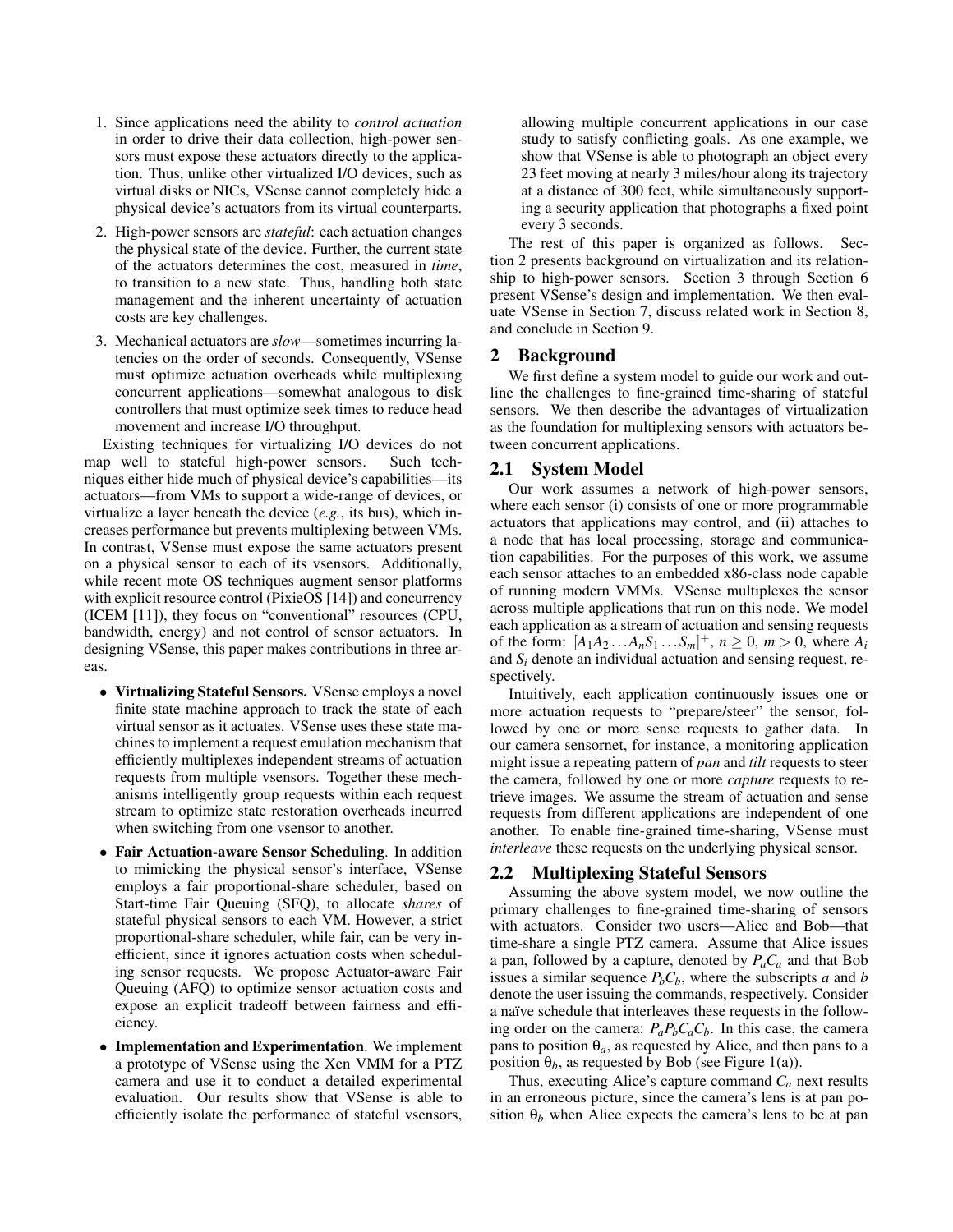

(a) Naïve interleaving of  $P_a P_b C_a C_b$ yields incorrect results.

(b) Correct interleaving of  $P_a P_b C_a C_b$ with state restorations. (c) Optimizing state restoration costs.

Figure 1: Examples showing why request interleaving is challenging in stateful sensors.

position  $\theta_a$ . The problem arises since the camera is stateful— Bob's actuation leaves the camera in a different state than Alice left it. This simple example also illustrates why naïve time-slicing using time quanta is not appropriate for stateful devices. Since both Alice and Bob alter the camera's state during their time-slice, they have no guarantee about the device's state at the beginning of any time-slice.

A straightforward solution to dealing with stateful devices is to *restore* the previous state prior to switching from one user's request stream to the next. The approach has been proposed previously to address virtualizing stateful devices in general [8], and is similar to CPU schedulers that perform state restoration during a context switch, by saving one thread's program counter and CPU registers before restoring those of another. Thus, the sensor would restore Alice's state prior to executing the capture command  $C_a$ , ensuring that she captures a meaningful image.

However, in this example, state restoration is clearly wasteful, since it involves re-executing the  $P_a$  pan command to move the camera back to position  $\theta_a$ , as shown in Figure  $1(b)$ . The naïve interleaving combined with state restoration renders the initial execution of *P<sup>a</sup>* useless. Further, wasteful actuations are still possible when the camera uses a better interleaving, such as  $P_a C_a P_b C_b$ . In this case, suppose that Alice subsequently issues new requests  $P_a^2 C_a^2$ , which execute after Bob's requests. Restoring the camera to position  $\theta_a$  is not necessary prior to executing the new pan  $P_a^2$ . Instead it is more efficient to directly move from the current position  $\theta_b$ to the position indicated in  $P_a^2$ , as shown in Figure 1(c). These simple examples highlight two important insights.

First, an arbitrary interleaving of actuation commands across users is problematic. Specifically, interleaving any actuation command  $A_b$  from Bob is not desirable when executing any of Alice's actuation or sensing requests: Bob's actuation may inadvertently modify Alice's state and trigger wasteful state restoration procedures prior to switching back to Alice. Instead it is more efficient to execute a group of requests from Alice of the form  $A_1A_2...A_nS_1...S_m$ , where each  $A_i$  represents a single actuation such as pan or tilt, before switching to Bob, since this avoids needless state restorations. In the above example, this implies executing the sequence  $P_aC_a$  for Alice before switching to Bob's requests  $P_bC_b$ , and then back to Alice.

Second, the multiplexing mechanism must take into account each user's state before switching contexts, since state restoration may be necessary if the underlying sensor is in a different state than the expected state. However, both actuations and state restorations incur high overheads because (i) mechanical actuation is slow and, more importantly, (ii) the time to restore the previous state is not fixed—it is a function of the sensor's current state and its next state. Consequently, limiting both actuation and state restoration overheads is important.

## 2.3 Why Virtualization?

The scenarios above highlight the challenges that arise when multiplexing a sensor at the level of individual actuations between applications with conflicting demands. Addressing the multiplexing problem does not necessarily require virtualization—a custom application-level scheduler could solve the same problem. However, virtualization is an attractive mechanism for fine-grained multiplexing of stateful sensors that has two key benefits:

- Device Abstraction. Virtualization provides the abstraction of a dedicated vsensor to each user. The vsensor provides the same functionality, albeit slower, as the underlying physical sensor. Specifically, vsensors expose slower "virtual actuators" that are equivalent to the physical sensor's actuators. Thus, applications control each vsensor and its exposed actuators as if it were dedicated, and remain oblivious of the underlying multiplexing.
- Strong Isolation. The device abstraction promotes strong software isolation: multiple instances of unmodified sensing applications use their virtual sensor as if it were a dedicated physical sensor. Strong isolation also extends to performance: each user's performance is a function of its share of the device's resources. Shares guarantee a minimum fraction of a vsensor's resources—in this case actuation time. For instance, a fair proportional-share scheduler would allocate a fraction  $w_i/\sum_j w_j$  of the physical sensor's time to each vsensor with weight *w<sup>i</sup>* .

These benefits motivate a virtualization layer that supports fine-grained multiplexing of high-power sensors with actuators. However, existing methods for virtualizing traditional I/O devices, such as disks and NICs, do not apply to sensor devices. These techniques focus on either emulating a complete physical bus to support running unmodified device drivers inside a guest VM, or using a generic virtualized driver for each class of device that forwards I/O requests to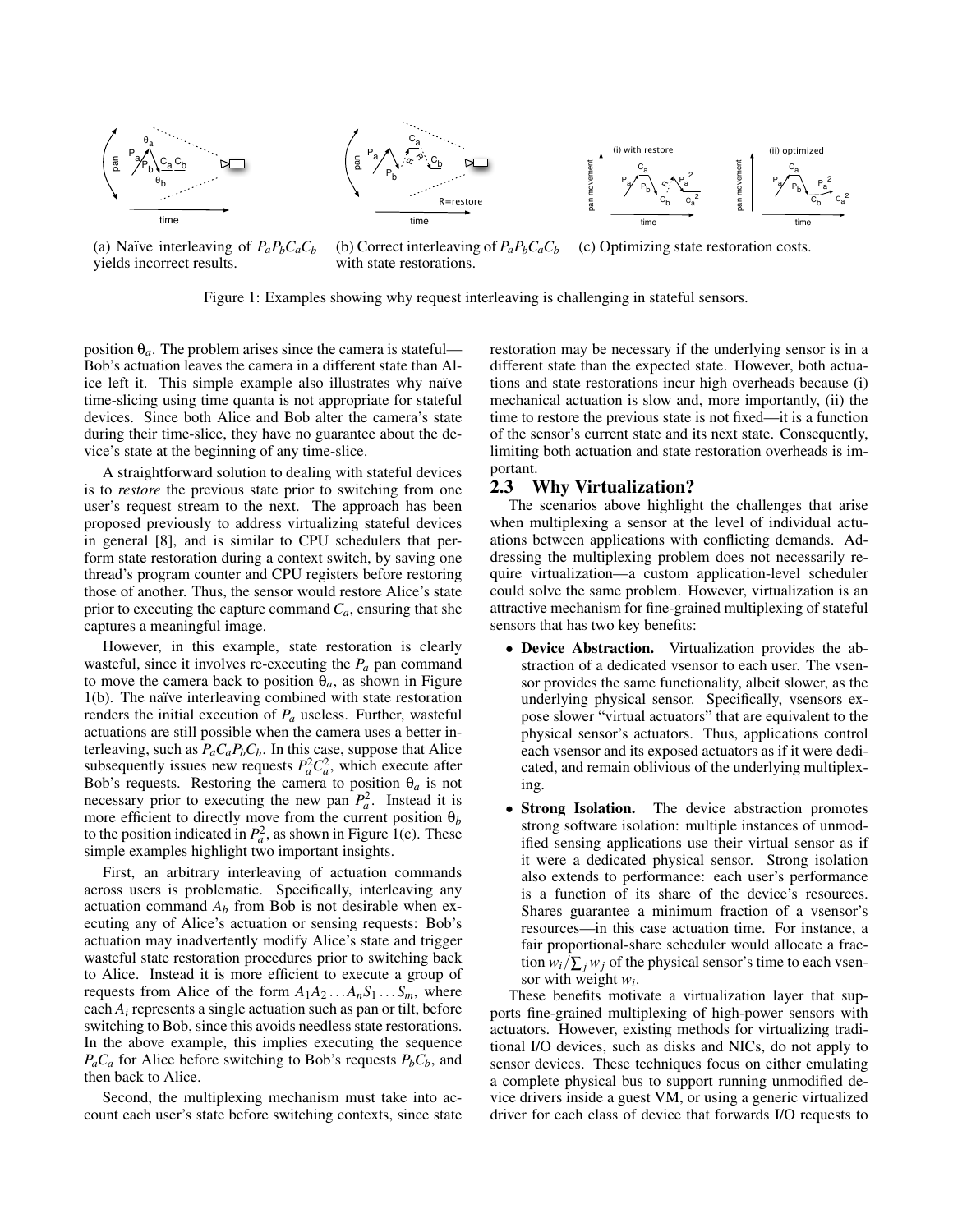

Figure 2: VSense architecture overview.

a corresponding back-end driver for the physical device. The former case does not support multiplexing since it attaches each device to the virtual bus of only a single guest VM. The latter case hides the physical device's actuators to ensure the virtualized driver applies to a range of different physical devices.

Fair-share sensor multiplexing also differs from fairsharing of traditional I/O devices, since sensor applications control actuators directly to influence the data they gather. For instance, even I/O-intensive applications use the filesystem interface to read and write data, and do not concern themselves with the low-level details of the disk head's position or the placement of data on disk. As a result, virtual block devices attached to VMs need not expose the physical disk head's position. Additionally, the fine time-scales, mechanical instability, and jitter associated with adjusting a disk head makes accounting problematic, which is not an issue for relatively large and slow sensors.

Hence, a virtualization layer for sensors with actuation capabilities must differ from traditional methods for virtualizing I/O devices. The following sections address this problem by presenting the design and implementation of VSense.

#### 3 VSense Design Overview

VSense assumes each node runs a modern VMM, such as Xen [1] or VMware [18]. Each node is capable of running multiple concurrent VMs, one for each user or application. Traditional VMMs virtualize a node's physical resources, such as the processor and memory, and provide performance isolation across VMs. VSense extends traditional VMMs by adding virtualization support for sensors with actuators.

VSense provides a virtual sensor abstraction by attaching a vsensor to each virtual machine. To a VM's applications, a vsensor operates like a slower version of the physical sensor that has identical functionality (including actuation capabilities); an application designed to run on the physical sensor should also run unmodified on the corresponding vsensor. VSense resides in the VMM or a privileged control domain domain-0 in Xen—and decides how to interleave requests from each vsensor on the underlying physical sensor (see Figure 2). Sensor virtualization involves two key functions.

• Maintaining Sensor State Machines. In Section 4, we describe how VSense tracks the current state of each vsensor as well as the physical sensor (Section 4.1), and uses the information to infer critical sections in the re-



Figure 3: Constructing and interleaving critical sections.

quest stream that execute as atomic units (Section 4.2). VSense uses the state information further to perform intelligent state restoration when context switching from one vsensor to another (Section 4.3). Each technique serves to reduce mechanical actuation cost.

• Actuator-aware Fair Scheduling. In Section 5, we describe VSense's use of a proportional-share scheduling algorithm to fairly allocate control of the physical sensor's actuators to vsensors according to an assignment of weights (Section 5.1). To optimize mechanical actuation while maintaining fairness, we describe an actuatoraware fair queuing (AFQ) algorithm that defines a tradeoff between strict fairness and efficient actuation (Section 5.2).

Following our system model, each vsensor receives a stream of actuation and sensing requests of the form  $[A_1 \dots A_n S_1 \dots S_m]^+$ , and VSense determines the interleaving of these requests on the physical sensor. The challenge is to determine an interleaving that isolates performance, while optimizing both actuation overheads and state restorations cost. VSense employs a two step process to determine an interleaved schedule (see Figure 3). First, VSense groups requests *within* each vsensor request stream to construct atomic units—analogous to critical sections—to issue to the physical sensor. After transforming each request stream into a stream of critical sections, VSense then determines an interleaving of the critical sections to optimize actuation costs.

In the first step, VSense transforms a request stream into a sequence of critical sections by grouping requests that have the form  $A_i^* S_i^+$ . The regular expression captures a key characteristic: each critical section consists of zero or more actuations, followed by one or more sensing requests, all from the *same vsensor*. Notice that, by executing this group of requests atomically, VSense prevents interleaving of actuations from other vsensors that might modify the current sensor state, which in turn avoids needless state restoration overheads. Importantly, VSense automatically infers these critical sections from each vsensor request stream without requiring any VM-level support—consistent with our goal of running unmodified applications.

VSense then employs an enhanced fair-share scheduler that is *actuation-aware*. Scheduling and interleaving occurs at the granularity of critical sections; our enhanced scheduler determines an ordering of critical sections that reduces actuation costs. The challenge lies in balancing fairness with actuation efficiency: VSense provides a configurable schedul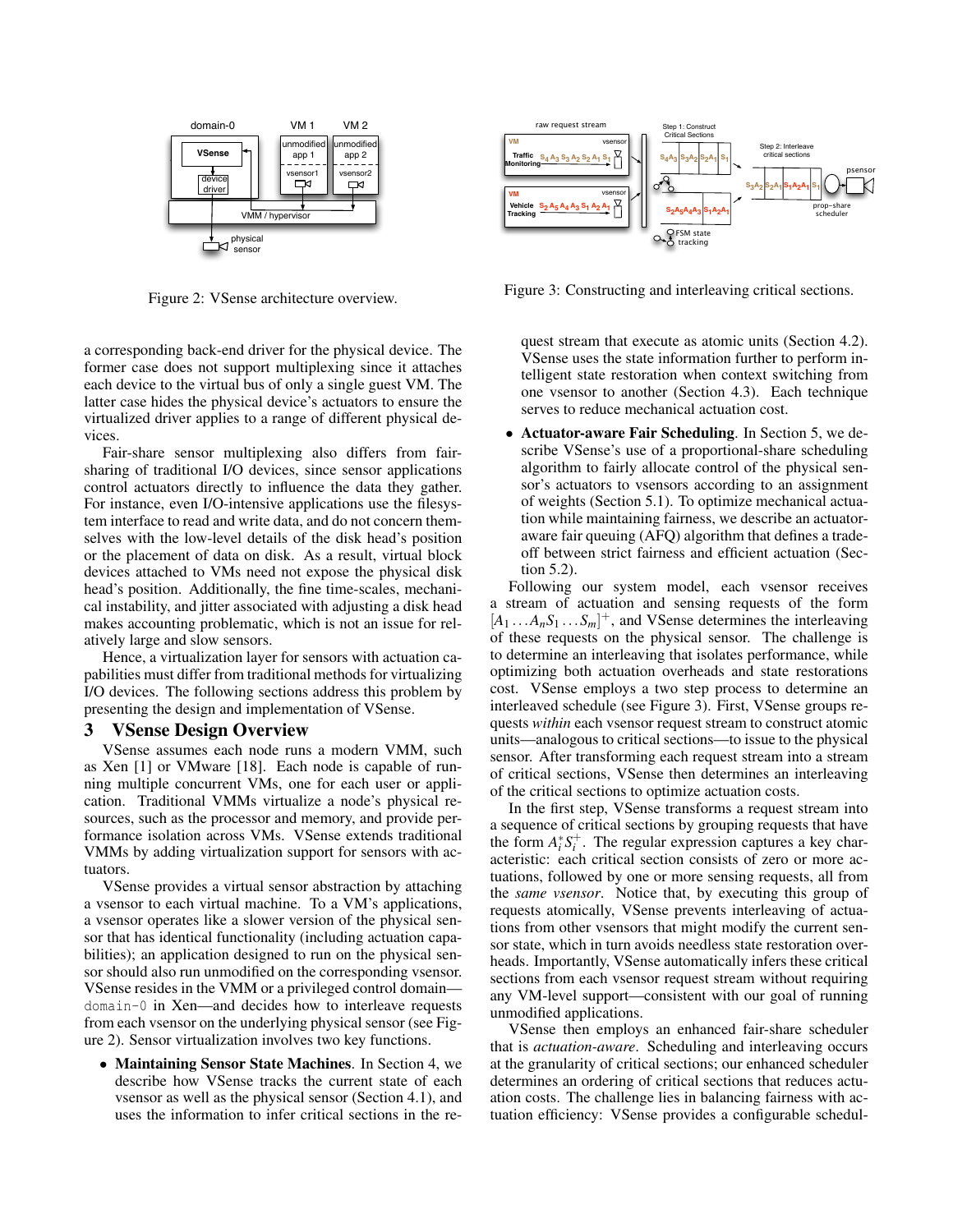ing parameter to determine an appropriate balance between these two objectives. The scheduler also enables performance isolation and fair resource allocation by assigning a userspecified weight  $w_i$  to each vsensor and allocating a minimum fraction  $w_i/\sum_j w_j$  of the time on the physical sensor to vsensor *i*.

Finally, VSense must track the state of each vsensor and that of the physical sensor and perform state restoration whenever it detects a state mismatch at the time of a "context switch"—i.e., switching from one vsensor's critical section to another. VSense uses a *finite state machine* (FSM) for the physical sensor and each vsensor to track its current state, and employs an intelligent state restoration mechanism to further reduce the restoration overhead.

#### 4 FSM-driven Interleaving

In this section, we present the state machine approach VSense employs to track the state of each virtual and physical sensor. VSense uses state machines for two key tasks: (i) to automatically infer critical sections from the request stream seen at each vsensor, and (ii) to perform state restoration that minimizes overhead.

## 4.1 Sensor State Machines

VSense uses finite state machines to track the state of each physical and virtual sensor, where a state is a specific setting of each sensor actuator. We use the term actuator broadly to include both mechanical actuators, as well as other nonmechanical settings of interest. For instance, a PTZ camera's state includes both the pan, tilt, and zoom position of its lens, as well as the image resolution and shutter speed settings. Pan and tilt are true mechanical actuators that require a motor to alter, while zoom, shutter speed, and image resolution are settings of the lens, camera, and CMOS sensor, respectively. Each actuation modifies the state of one or more of these parameters, causing the sensor to transition from one state to another.

VSense employs a virtual state machine (VSM) to track the current state of each vsensor and a physical state machine (PSM) to track the state of the physical sensor. The state of a vsensor (and hence the VSM) changes only when the corresponding application actuates it. In contrast, the state of the physical sensor (and the PSM) depends on which vsensor request is currently executing on the physical sensor. Thus, the PSM and VSM state machines allow VSense to track the state expected by each user, as well as the current state of the underlying physical sensor. Whenever VSense switches from one vsensor to another, it compares the states of the VSM and PSM. If there is a state mismtach, VSense must perform state restoration, by issuing actuation commands for each state parameter that is out-of-sync, to synchronize the vsensor's state with that of the physical sensor.

As an example, assume that Alice's virtual camera has the state  $pan = \theta_a$  *tilt* =  $\phi_a$  *zoom* =  $Z_a$  (for simplicity, we ignore other camera settings here). Suppose the PSM of the physical camera has the state  $pan = \theta_b$  *tilt* =  $\phi_a$  *zoom* =  $Z_b$ . Thus, the two state machines are out-of-sync along the pan and zoom dimensions but in-sync along the tilt dimension. VSense synchronizes Alice's VSM state with the PSM by issuing a pan command to move the camera from  $\theta_b$  to  $\theta_a$  and a zoom com-



Figure 4: Request emulation and deriving critical sections.

mand to change the zoom setting from  $Z_b$  to  $Z_a$ . No synchronization action is necessary along the tilt dimension. We refer to this strategy as *eager* state restoration since VSense synchronizes states eagerly at "context switch" time.

## 4.2 Inferring Critical Sections

Given a sequence of requests arriving at each vsensor, VSense automatically groups requests that the physical sensor should execute atomically. As explained earlier, to minimize state restoration overheads, VSense attempts to group a sequence of zero or more actuation commands, followed by one or more sense requests from a vsensor into a critical section to avoid interference between actuation commands of competing users. However, automatic derivation of such critical sections is non-trivial. The difficulty stems from the nature of sensing and actuation requests, which are typically blocking system calls executed synchronously on the underlying physical sensor. Since applications block on these calls until completion, vsensors only see a single request at a time, which does not permit batching multiple requests into atomic units.

VSense must enable asynchronous execution of blocking requests in order to "batch" requests into a group and execute it atomically as a critical section. To address the problem, we employ a novel mechanism that *emulates* the execution of requests on the vsensor and defers their actual execution on the physical sensor. Request emulation allows the vsensor to behave as if the request actually executed on the sensor and allows the blocking call to complete. Emulation requires the vsensor to capture all state changes that result from executing the request by transitioning a vsensor's VSM to the new state dictated by the request. From the application's point-of-view, the request appears to complete successfully on the vsensor, allowing it to continue execution by issuing subsequent requests. VSense queues each of these emulated requests and defers execution on the physical sensor until a later time.

To ensure correctness in the presence of request emulation, VSense classifies all sensing and actuation requests as either safe or unsafe. Emulating safe requests does not alter an application's control flow because it does not return data to the application. In general, all actuation commands are safe since applications do not observe their effects until gathering data from subsequent sense requests. For example, emulating a change in the camera's pan position is possible by "moving" the virtual camera's pan setting. Emulating the effect of panning by changing the vsensor's state without changing the physical sensor's state does not alter the application's cor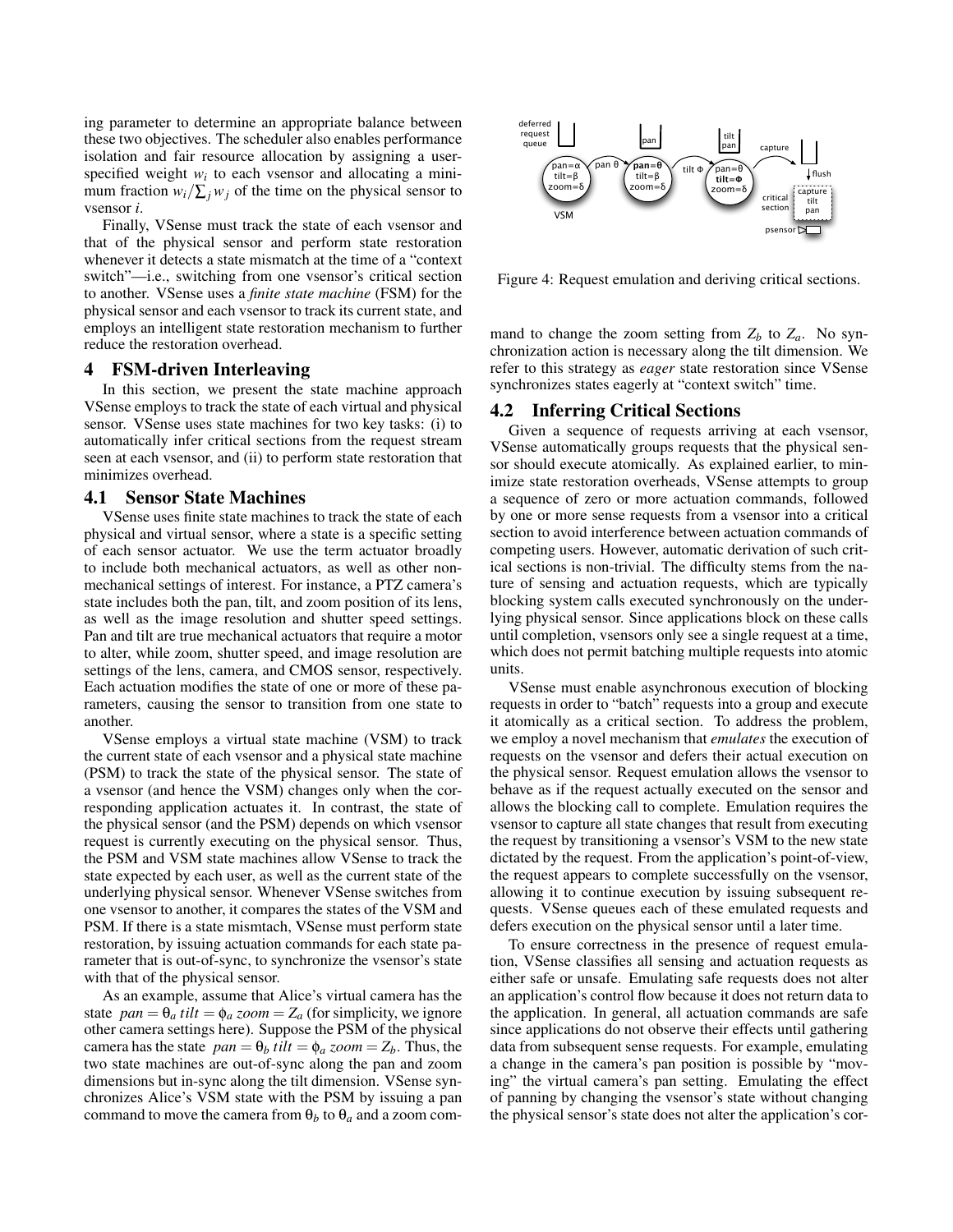rectness since it does not change the application's inputs. In contrast, *unsafe* requests return data to the application that alters its control flow. In general, sense requests are unsafe since they return data which VSense cannot emulate; VSense must execute them on the physical sensor with an appropriate setting of the actuators to return correct data.

Thus, it is possible to emulate the execution of a sequence of safe (actuation) requests and defer their actual execution. Hence, VSense continues in request emulation mode until an unsafe request arrives, which causes it to flush the queue of deferred (safe) requests. VSense groups all flushed safe requests with a corresponding unsafe request into a single atomic unit, and issues this request block to the physical sensor for execution as a critical section. From an application's point-of-view, unsafe requests block until the critical section completes execution and the result of the unsafe (sense) request returns. Overall, safe requests execute asynchronously and unsafe requests execute synchronously, without any application modifications; the application continues to make blocking calls where each call appears to execute normally as a synchronous operation.

As an example, consider how Alice's virtual camera sensor maps onto a physical camera. Assume that Alice issues a *pan* command to position  $\theta_a$ . Pan is an actuation command that is safe to emulate. Request emulation involves triggering a state transition in the VSM, causing the virtual camera pan position to change to  $\theta_a$ , as shown in Figure 4. The figure also shows that VSense queues the request for deferred execution. Once the blocking pan completes, Alice's application continues execution and issues a *tilt* command to position φ*a*. Since tilt is also a safe command, request emulation continues, triggering another state transition in the VSM to capture its effects. Next, Alice's application issues a capture command.

Since capture is a sensing request, it is unsafe; only the physical sensor is able to capture the correct image and return it to the application. Hence, VSense groups the capture command with the batch of pending requests in the deferred execution queue to form a critical section consisting of a pan, tilt and capture. This group is sent to the physical camera for execution as an atomic unit. Note that, while VSense has already emulated the execution of pan and tilt on the virtual camera, it must still execute these actuation commands on the physical camera in order to capture the correct image. Alice's application blocks until the critical section executes and returns the results of the capture request.

## 4.3 Intelligent State Restoration

VSense interleaves critical sections from different vsensors on the physical sensor and performs state restoration when switching from one user's critical section to another. Section 4.1 describes a simple eager state restoration strategy that compares the VSM state at the end of the previous critical section to the current PSM and synchronizes the PSM state by issuing the appropriate actuation commands. However, such eager state restoration imposes a higher overhead than necessary.

Recall the example from Section 2.2, where Alice issues a critical section  $P_aC_a$ , followed by a second critical section  $P_a^2 C_a^2$ . The pan  $P_a$  in the first critical section causes the camera

to move to position  $\theta_a$ . After this critical section completes, suppose that Bob's request  $P_bC_b$  executes next, causing the camera to pan to a different position  $\theta_b$ . Before executing Alice's second critical section, the eager restoration strategy restores the pan state of the camera by moving it from the current position  $\theta_b$  to position  $\theta_a$ . As depicted in Figure 1(c), the approach is wasteful, since the second critical section includes a new pan request  $P_a^2$  that moves the camera to position  $\theta_a^2$ ; it may be more efficient to move the camera directly from  $\theta_b$  to  $\theta_a^2$  instead of executing two pan actuations.<sup>1</sup>

VSense employs an intelligent state restoration strategy to reduce this overhead. Let *V SMprev* denote the VSM state at the end of the previous critical section, and let *V SMcurr* denote the current VSM state. Observe that the set of safe requests in the critical section cause the vsensor to transition from *V SMprev* to *V SMcurr* during request emulation. Let *V SMprev* ∩*V SMcurr* denote the set of state parameters *not* modified by the safe requests. Our intelligent state restoration strategy only restores the state of those parameters not modified by the subsequent critical section, which are precisely those in the set  $VSM_{prev} \cap VSM_{curr}$ .

VSense need only consider these state parameters when comparing and synchronizing with the physical state machine; other state parameters will be modified by actuation requests in the critical section and need not be restored. In the Alice and Bob example, *V SMprev* ∩*V SMcurr* includes the parameters zoom and tilt, but not pan. Since the second critical section modifies the pan parameter, VSense does not restore it. Thus, our intelligent restoration strategy avoids wasteful actuations by not restoring the settings that VSense will modify in the critical section.

One caveat of the strategy is that it will not work for actuation commands that use relative, rather than absolute, values. A relative actuation specifies an action in relation to the actuator's current setting. For instance, an actuation that pans the camera by 30° to the right or increases the lens aperture to the next *f* value, instead of specifying an absolute pan position or an absolute aperture value. Such relative actuation commands will not execute correctly if VSense does not restore the physical camera state to the previous user state. However, since VSense encounters all safe actuation requests during request emulation, it knows whether the actuation requests in the critical section specify absolute or relative values. VSense simply sets a flag if it encounters an actuation request with relative values, and, if the flag is set, performs full eager restoration prior to executing the critical section.

#### 5 Actuation-aware Fair Queuing

In the previous section, we described how VSense uses state machines to group requests from a vsensor into critical sections. We now describe how VSense schedules critical sections from different vsensors on the physical sensor. VSense employs an enhanced proportional-share scheduler that: (i) allocates a certain minimum share of the sensing and actuation resources to each vsensor, and (ii) optimizes mechanical actuation costs incurred while scheduling requests

<sup>&</sup>lt;sup>1</sup>To see why, suppose  $\theta_b = 50^\circ$ ,  $\theta_a = 30^\circ$  and  $\theta_a^2 = 75^\circ$ . Eager restoration will involve pans  $50^{\circ} \rightarrow 30^{\circ} \rightarrow 75^{\circ} = 65^{\circ}$ , while a direct pan from 50° to 75° requires only a 25° movement.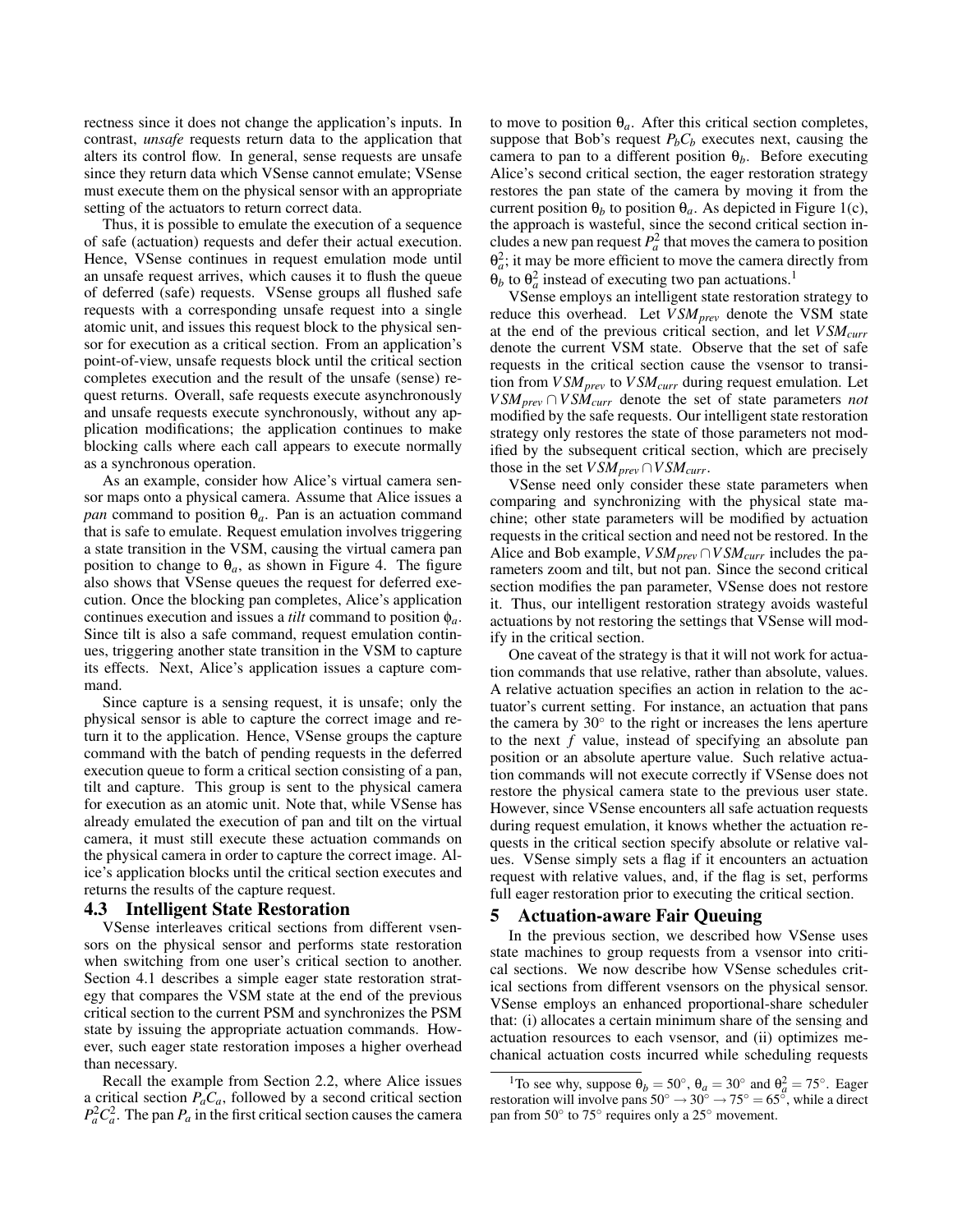from different vsensors. We first describe how to adapt a proportional-share scheduler to schedule sensor requests and then propose an actuation-aware enhancement that optimizes actuation costs when scheduling requests.

## 5.1 Proportional-share Sensor Scheduling

The design of proportional-share schedulers has seen significant attention over the past two decades. Several proportional-share scheduling algorithms exist for CPUs [9, 7], NICs [6, 2, 10, 21], and disks [16]. We base our approach on *Start-time Fair Queuing (SFQ)* [9], a proportional-share scheduler originally designed for weighted fair sharing of CPUs and NICs. A proportional-share scheduler such as SFQ assigns a weight *w<sub>i</sub>* to each vsensor and allocates  $w_i / \sum_j w_j$ of the physical sensor's time to vsensor *i*. Controlling the weight assignment alters the share and performance of a vsensor's acuators: a smaller weight results in a smaller share and slower actuation. For example, a weight assignment in a 1:2 ratio for Alice and Bob results in an allocation of 1/3 and 2/3 of the physical sensor's time, respectively.

An ideal fair scheduler guarantees that over any time interval  $[t_1, t_2]$ , the service received by any two vsensors *i* and *j* is in proportion to their weights, assuming continuously backlogged requests at each vsensor during the interval. Thus,  $\frac{W_i(t_1,t_2)}{W_j(t_1,t_2)} = \frac{w_i}{w_j}$ , or equivalently,  $\frac{W_i(t_1,t_2)}{w_i} - \frac{W_j(t_1,t_2)}{r_j}$  $\frac{\mu_1,\mu_2}{r_j} = 0$ , where  $W_i$  and  $W_j$  denote the aggregate service each vsensor receives over the interval  $[t_1, t_2]$ . In our case, the aggregate service denotes the total time the (dedicated) physical sensor consumes scheduling a vsensor's request during the interval.

Ideal fair scheduling is possible only if the physical sensor is able to divide each vsensor actuation into infinitesimally small time units. Since VSense schedules at the granularity of critical sections, enforcing the ideal notion of fairness is not possible. Instead SFQ bounds the resulting unfairness due to this "discrete" granularity scheduling by ensuring that  $\left| \frac{W_i(t_1,t_2)}{W_i} \right|$  $\frac{W_j(t_1,t_2)}{W_j} - \frac{W_j(t_1,t_2)}{W_j}$  $\left|\frac{(t_1,t_2)}{w_i}\right| \leq \left(\frac{l_i^{max}}{w_i} + \frac{l_j^{max}}{w_j}\right)$  for all intervals  $[t_1,t_2]$ , where  $l_i^{max}$  is the maximum length of a critical section from vsensor *i*. Intuitively, the unfairness bound is a function of the maximum length of time SFQ allocates the physical sensor the maximum length of a critical section—to each vsensor.

We define the SFQ algorithm for scheduling critical sections in VSense as follows. For ease of exposition, we will use the terms critical sections and requests interchangeably: SFQ maintains a queue of pending requests for each vsensor.

- Upon arrival, the scheduler assigns each request  $r_i^k$  with a start tag  $S(r_i^k)$ , where  $S(r_i^k) = max(v(A(r_i^k), F(r_i^{k-1}))),$ *r*<sup>*k*</sup></sup> denotes the *k*<sup>*th*</sup> request of vsensor *i*, *F*(*r*<sup>*k*−1</sup>)</sub> denotes the finish time of the previous request,  $v(t)$  represents virtual time, described below, and  $A(t)$  represents the actual arrival time of the request. The start tag of a request is the maximum of the virtual time at arrival or the finish tag of the previous request.
- The finish tag of a request is  $F(r_i^k) = S(r_i^k) + \frac{l_i^k}{w_i}$ , where  $l_k^k$  denotes the length of the  $k^{th}$  request and  $w_i$  denotes the weight assigned to vsensor *i*. Intuitively, the finish tag of a request is its start tag incremented by the length

of time required to execute the entire critical section, normalized by the vsensor's weight. To enable precise computation of  $l_k^k$ , SFQ computes the finish tag *after* the request/critical section completes execution. Once SFQ computes a request's finish tag, it computes the start tag of the next request in its queue.

- The scheduler starts at virtual time 0. During a busy period—when the scheduler is continuously scheduling requests on the physical sensor—SFQ defines the virtual time at time  $t$ ,  $v(t)$ , to be the start tag of the request currently executing. At the end of a busy period, SFQ sets the virtual time to the maximum finish tag of any request completed during this busy period. The virtual time does not increment when the physical sensor is idle.
- The scheduler always schedules the request with the minimum start tag next, ensuring that it schedules the vsensor with the minimum weighted service thus far. This is the key property that ensures each vsensor receives its fair share of the psensor over time. Note also that scheduling the request with the minimum start tag implies that the virtual time during a busy period is always equal to the minimum start tag of any request in the system.

Intuitively, SFQ advances start and finish tags in weighted proportion to each request's length; thus, the request with the minimum start tag represents the vsensor that has received the least service in proportion to its weight. In this case, an actuation request's length corresponds to the time it takes to execute the request on the dedicated sensor. SFQ has several salient properties that are useful when scheduling request from vsensors.

First, a vsensor is unable to accumulate "credits" for any unused allocation from the past. The property ensures fairness since a vsensor is unable to remain idle for a long period of time, accumulate credits, and then hoard the sensor once active, thereby starving other well-behaved vsensors. The "use it or lose it" property derives from assigning a start tag that is at least equal to the virtual time in the system; since virtual time advances so long as some vsensor is active, the start tag cannot lag behind that of the least-serviced vsensor.

Second, and a direct consequence of the above property is that SFQ fairly reallocates any unused resources among active vsensors in proportion to their weights. Thus, if a vsensor does not use its fair share allocation, SFQ automatically reallocates the unused sensor capacity among the active vsensors. This *work-conservation* property ensures that SFQ does not waste capacity that is potentially useful to active sensors. Work-conservation is a property of SFQ that requires no additional mechanisms. For example, if three vsensors have weights 1:1:1, each receives a share of  $1/3$  if all three are active. However, if a vsensor becomes idle, its start tag stops advancing, and SFQ automatically schedules requests from the others, causing their start tags to advance faster and in proportion 1:1 (resulting in 50% allocation for each). When the idle vsensor becomes active again, the respective shares revert back to 33% each. We demonstrate this behavior experimentally in Section 7.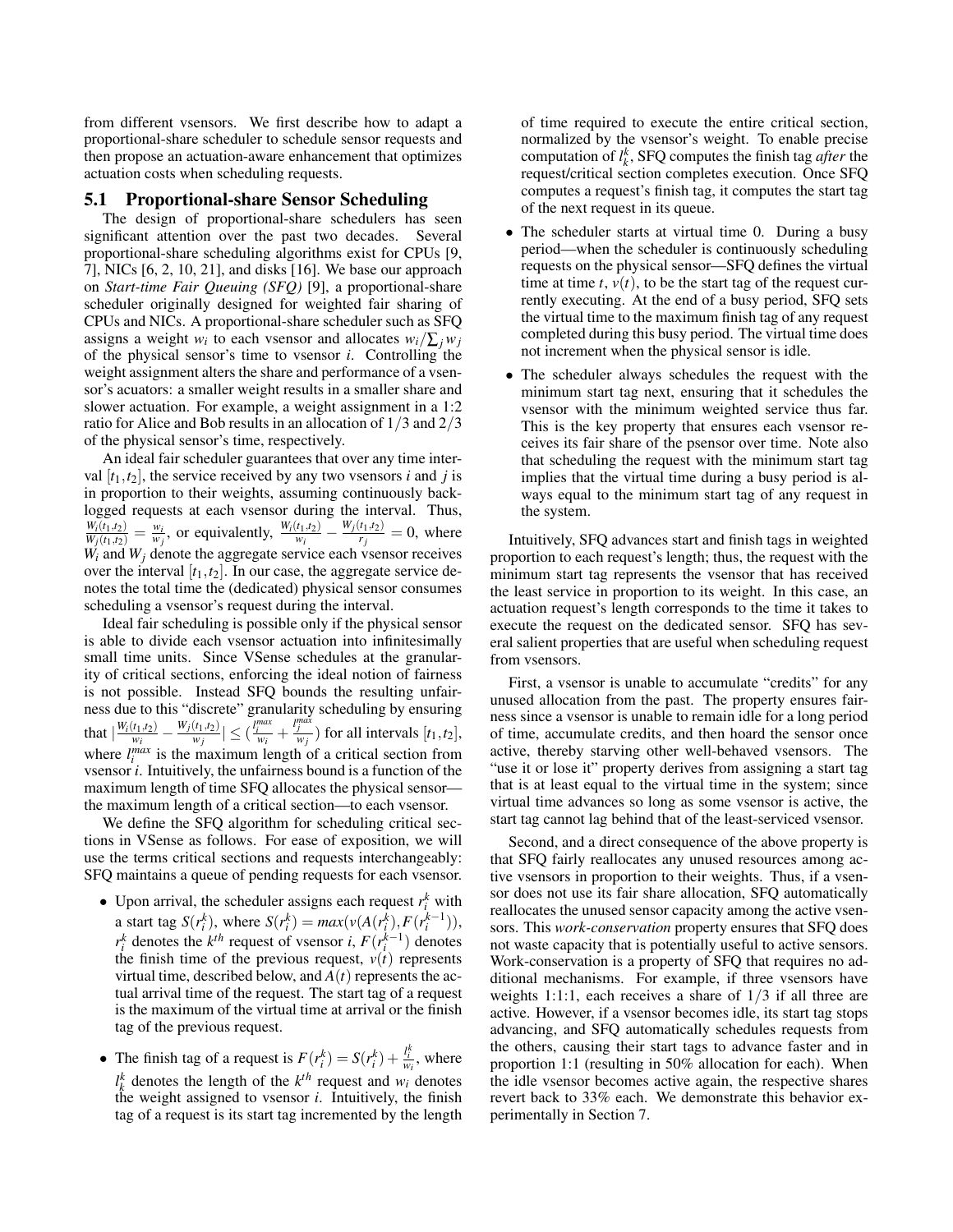## 5.2 Actuation-aware SFQ

While our adaptation of the original SFQ algorithm to schedule sensors is straigtforward, its use is not without problems in our context. The primary difficulty arises due to the high mechanical actuation costs of sensors. SFQ enables fair sharing of the physical sensor while completely ignoring actuation costs when scheduling requests. By not considering actuation costs, SFQ, while fair, yields significant inefficiencies. As an example, consider three users Alice, Bob and Carol who share a PTZ camera. Suppose that Alice issues a pan request to position  $30^\circ$ , while Bob and Carol issue pan requests to positions 75° and 40°. Assume the camera is currently at position 25◦ , and Alice, Bob and Carol have start tags of 10, 11 and 12. SFQ services these requests in the order of Alice, Bob, and Carol, triggering pans from  $25^\circ \rightarrow 30^\circ \rightarrow 75^\circ \rightarrow 40^\circ$  (total of 85° pan movement). However, since Alice and Carol's requests are "close" to each other, it is more efficient to service the requests in the order Alice, Carol, Bob. The reordering incurs a lower total pan overhead of only  $50^{\circ}$  ( $25^{\circ} \rightarrow 30^{\circ} \rightarrow 45^{\circ} \rightarrow 75^{\circ}$ ). Since SFQ is actuation-oblivious, it does not account for actuation overheads when scheduling requests. To address this limitation, we present an enhanced actuation-aware scheduler that optimizes these overheads.

By simply considering requests in order of their start tags, SFQ misses opportunities to optimize actuation overheads. In contrast, our actuation-aware fair queuing (AFQ) considers both start tags (for fairness) and actuation costs (for efficiency). Rather than considering the request with the least start tag, AFQ chooses *k* pending requests with the smallest start tags, one from each vsensor;  $k \geq 1$ . Given this batch of *k* requests, AFQ then reorders these requests to minimize the physical sensor's total actuation time, and schedules these requests in that order. In the above example, AFQ would determine that scheduling requests in the order Alice, Carol and Bob yields a lower total pan time and reorder them.

For a sensor with a single actuator, the problem is analogous to a disk controller that strives to optimize seek overheads to increase global I/O throughput. However, sensors consist of multiple independent actuators (e.g., pan, tilt, zoom, etc., for a PTZ camera). As a result, the general problem of minimizing actuation time across multiple actuation dimensions is equivalent to the well-known NP-hard Traveling Salesman Problem (TSP). AFQ uses the greedy nearest neighbor heuristic for TSP that greedily selects the next "closest" request in terms of actuation time. For small values of *k*, a brute force search that tries all permutations is also feasible.

AFQ's parameter *k* defines a tradeoff between fairness and efficiency for stateful actuators: the higher the value of *k* the more efficient, but less fair, the schedule. Thus, if  $k = 1$ , the approach reduces to pure SFQ by choosing a batch of one request with the least start tag. Larger values of *k* allow more opportunities for optimizing actuation cost at the expense of greater unfairness. In Section 7.3, we show that a value of *k* that is close to half the number of vsensors *N* in the system strikes a good balance between fairness and efficiency.



Figure 5: VSense's implementation using Xen's split-driver framework to serve as a communication channel and a userlevel listener in domain-0 to maintain vsensor VSMs and execute scheduling policies. Each request passes from application  $\rightarrow$  front-end driver  $\rightarrow$  back-end driver  $\rightarrow$  listener  $\rightarrow$ device.

#### 6 VSense Implementation

We have implemented VSense in the Xen VMM, a widelyused open-source virtualization platform, to virtualize two representative examples of sensors with actuators: the Sony SNC-RZ30N PTZ Network Camera and the DavisPro Vantage2 Weather Station. In this paper, we concentrate on the PTZ camera, since it exposes multiple actuators with a range of settings, whereas the weather station only exposes a single coarse actuator—sensing rate settings of 5, 10, and 15 minutes. VSense enables applications in each VM to actuate both devices using their standard protocols. Below we detail how VSense integrates into XenLinux's virtual device framework and combines the elements—inferring critical sections, intelligent state restoration, and AFQ—from the previous sections.

High-power sensors are typically character devices that transfer streams of data to applications. Our example sensors use serial connections—RS-232 and USB— for communication. In Linux, user-level applications use character device files to interact with character devices. Each character device file supports 5 basic functions: open, close, read, write, and ioctl. Drivers typically use open and close to track the user-level applications using the device, read and write to transfer data to and from the device, and ioctl to actuate the device. To virtualize device drivers, Xen uses a "split-driver" approach that divides conventional driver functionality into two halves: a *front-end driver* that runs in each VM and a *back-end driver* that typically runs in domain-0, a privileged management domain. Details of the split-driver approach can be found in [1].

Figure 6 depicts VSense's Xen implementation. To build VSense, we implemented a generic front-end character driver for Xen that passes the front-end's open, close, read, write, and ioctl requests to the back-end driver, which executes them and returns the response. As with other character drivers, the front-end/back-end communication channel supports multiple threads to permit asynchronous device interactions. In VSense's current implementation the back-end driver passes requests to a user-level listener using the back-end's read and write system calls: the listener receives new requests us-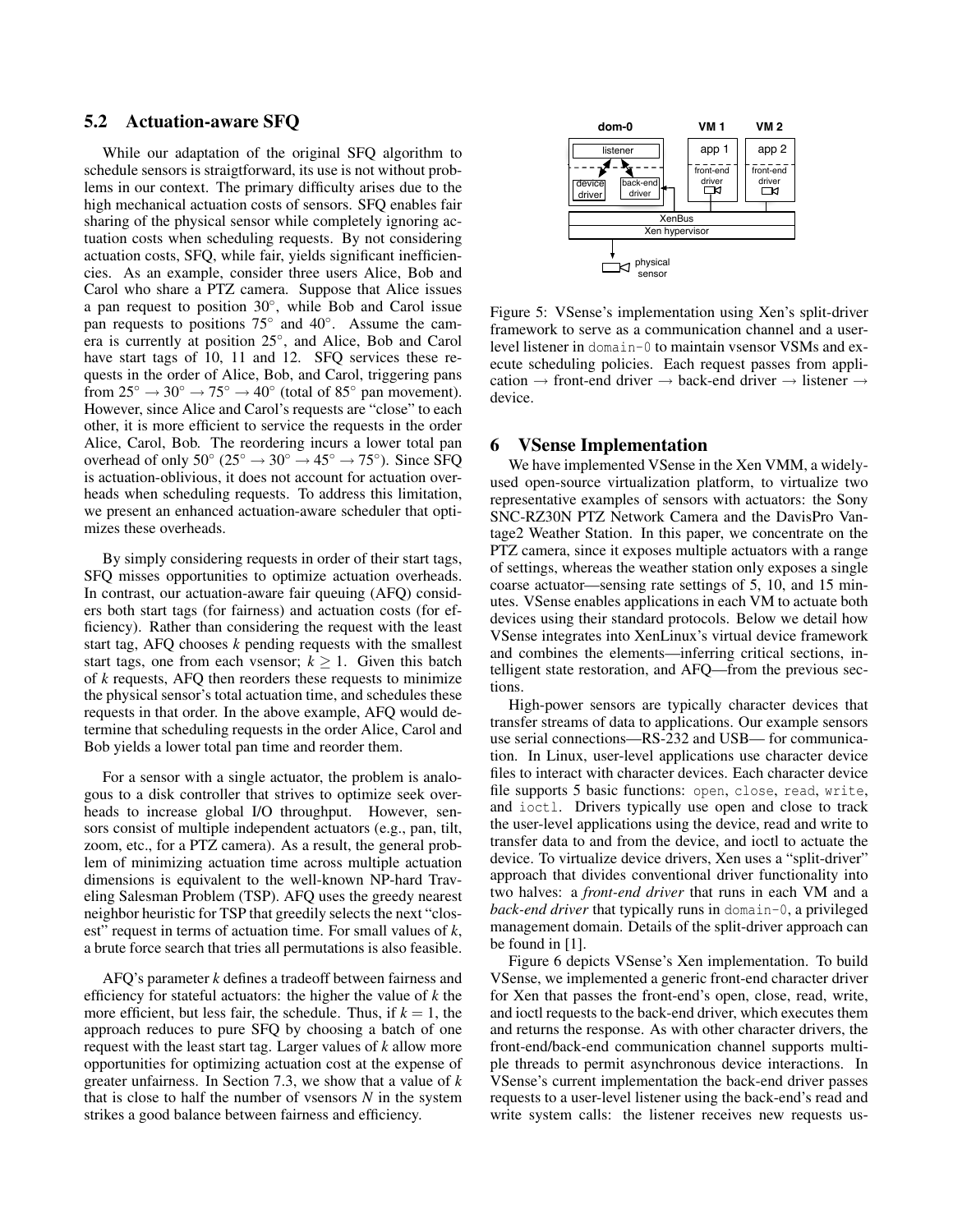

Figure 6: Time (a) and energy (b) benchmarks for the pan, tilt, and zoom actuators of Sony SNC-SRZ30N Network Camera. For both benchmarks, the distance moved by the actuator is roughly linear to the time and energy required to complete the actuation.

ing read and issues request responses using write. The listener includes the logic to infer critical sections, perform state restoration, and schedule actuations, and uses the sensor's conventional device driver as the mechanism to actuate the physical device.

Using a user-level listener in lieu of a kernel-mode listener has two main advantages. First, some sensor manufacturers release binary-only device drivers for Linux that are only accessible from user-level. Second, implementing the FSM and scheduler at user-level simplifies debugging. Since the dominant latency for our example sensors is actuation and not data transfer, as we show in Section 7.1, the overhead of moving data between kernel-space and user-space is negligible. For sensors where data transfer is the dominant cost, VSense could integrate the functions of the user-level listener as a separate kernel module that interacts with the back-end driver.

VSense's front-end and back-end drivers are reusable with different types of sensors since they act only as a communication channel for character device requests; we use the same pair for both the PTZ camera and the weather station. Sensorspecific state machine and scheduling functions reside in the user-level listener, which we customize for each device. The listener maintains a vector and queue for each vsensor that stores the current setting of its actuators and its backlog of deferred safe requests, respectively. When a safe request arrives, the listener associates a start tag with it, places it an the end of its vsensor's queue, and changes the actuator's vector entry. When an unsafe request arrives, the listener flushes the deferred vsensor requests in order of minimum start tags to a common queue used by AFQ. As soon as *k* requests arrive or time *t* passes since the last scheduling opportunity, the AFQ scheduler reorders the requests in the common queue using the greedy nearest neighbor heuristic, issues them to the device driver of the physical sensor, and returns the response, as described in Section 5.2.

One consequence of request emulation using critical sections is that applications do not perceive errors from actuations. Since our implementation defers critical sections until an unsafe request arrives, we also defer any errors as a result of actuations to the execution of an unsafe request.

| From        | $\rightarrow$ To          | Latency               | Percentage     |
|-------------|---------------------------|-----------------------|----------------|
| application | $\rightarrow$ front-end   | $0.24$ $\mu$ secs     | $7.1x10^{-8}$  |
| front-end   | $\rightarrow$ back-end    | $6.35 \mu$ secs       | $1.9x10^{-4}$  |
| back-end    | $\rightarrow$ listener    | $286 \mu$ secs        | $8.51x10^{-3}$ |
| listener    | $\rightarrow$ camera      | $274$ $\mu$ secs      | $8.15x10^{-3}$ |
| camera      | $\rightarrow$ listener    | $3.35$ secs           | 99.7           |
| listener    | $\rightarrow$ back-end    | $17$ $\mu$ secs       | $5.1x10^{-4}$  |
| back-end    | $\rightarrow$ front-end   | $27$ $\mu$ secs       | $8.0x10^{-4}$  |
| front-end   | $\rightarrow$ application | $229$ $\mu$ secs      | $6.8x10^{-3}$  |
| total       |                           | $3.36 \overline{sec}$ | 100            |

Table 1: Latency breakdown for a sample vsensor actuation of the Sony PTZ camera in our Xen implementation. The dominant factor in the request latency  $(> 99.7%)$  is the time to actuate the camera. Our implementation imposes comparatively little overhead  $(< 0.3\%$ ).

Thus, applications only perceive errors as a result of unsafe (sense) requests, and not the actuation causing the request. We are currently exploring how the approach potentially affects application-level failure diagnosis strategies.

## 7 Experimental Evaluation

We evaluate VSense using the Sony SNC-RZ30N PTZ Network Camera. PTZ cameras are a common example of of a sensor with actuators; the SNC-RZ30N exposes the three obvious actuators—pan, tilt, and zoom—that we concentrate on, along with many non-obvious actuators, including resolution setting, shutter speed, backlight compensation, night vision, and electronic stabilization, that influence an image's fidelity. We first benchmark the capabilities of the PTZ camera to determine both the time and energy to actuate it, and the overheads incurred by VSense's virtualization layer (Section 7.1). Our evaluation then addresses three questions:

• How do different approaches to state restoration affect performance? We compare the efficiency as measured by the time to complete each actuation request—of eager state restoration and intelligent state restoration using critical sections. We show for our workloads that inferring critical sections and using intelligent state restoration performs 3x better than an ea-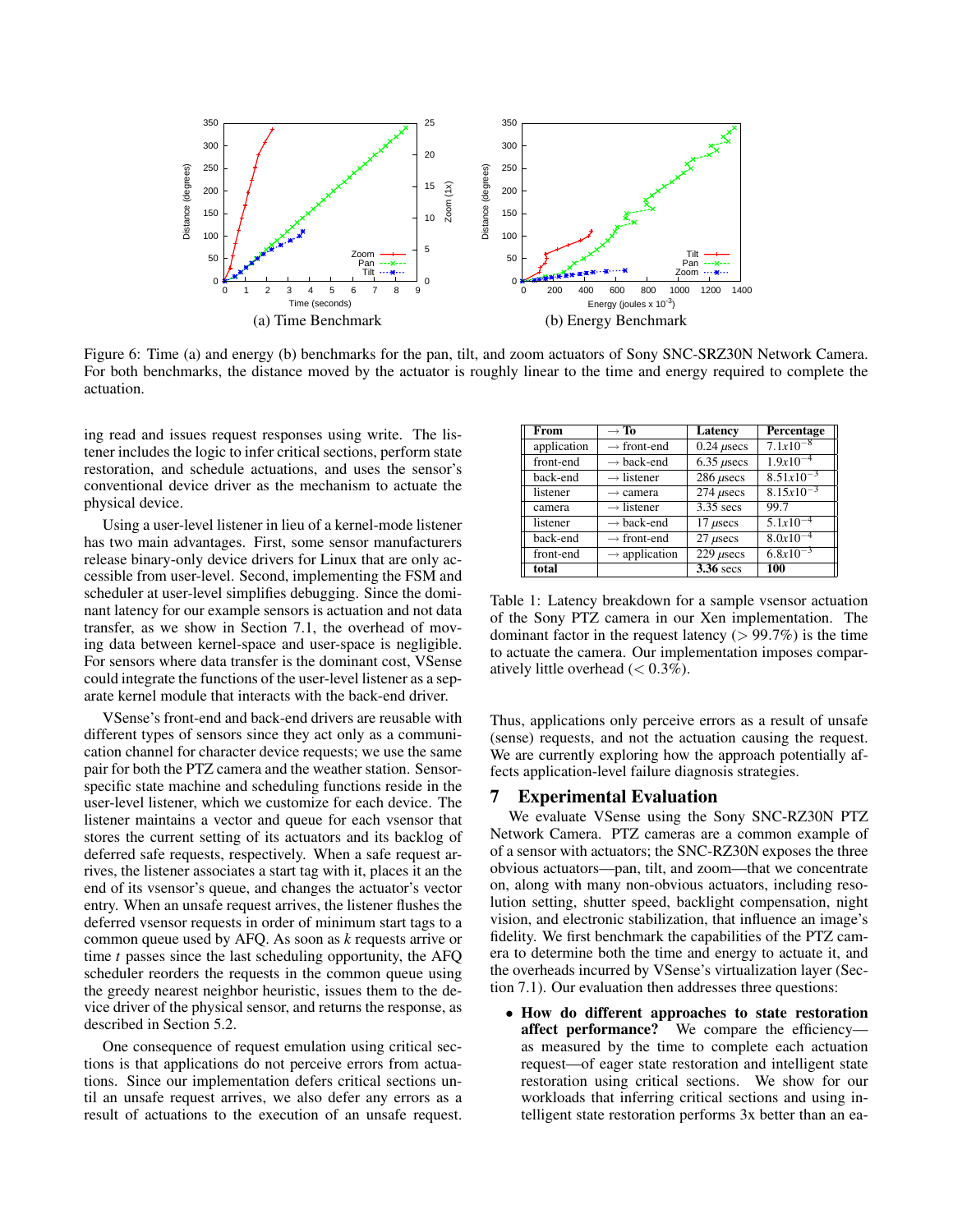

Figure 7: Intelligent state restoration that infers critical sections and defers their execution significantly outperforms a simple eager approach in our sample workloads for two different scheduling policies—FIFO and AFQ. The number of requests completed (a) is 3x more and the average latency to satisfy each request (b) is 3x less using the intelligent approach.

ger approach that restores state on each context-switch (Section 7.2).

- How strong is performance isolation and what are its limits? We evaluate SFQ and AFQ's ability to enforce performance isolation between vsensors. We show that SFQ enforces performance isolation, but is inefficient. We then explore how AFQ's batch size parameter defines a tradeoff between performance isolation and efficiency. We find that in practice a batch size equal to half the number of active vsensors strikes a good balance between fairness and efficiency (Section 7.3).
- Can concurrent applications satisfy conflicting goals using VSense? The ultimate judge of VSense's utility is whether concurrent applications are able to satisfy conflicting goals. We use case studies of three different applications—fixed-point sensing, continuous monitoring, and object tracking—to demonstrate VSense's ability to satisfy concurrent goals (Section 7.4). We show that these applications receive tolerable, but degraded performance (ranging from 1.5x less to 8x less), when running concurrently for varying weight assignments.

Each experiment runs on a Mac-Mini with an Intel T5600 CPU running at 1.83Ghz, 1 gigabtye of RAM, and a single 80 gigabyte SCSI disk. The node runs the Xen hypervisor (version 3.2) with an Ubuntu Linux distribution using kernel version 2.6.18.8-xen in both Xen's privileged domain-0 VM and in each guest VM. Each VM uses a file-backed virtual block device to store its root file system image. The PTZ camera is capable of panning between  $-170^\circ$  and  $170^\circ$  and tilting between  $-90^\circ$  and  $25^\circ$  of center, while supporting 25 different optical zoom settings (1x to 25x). The camera's direct drive motor allows precise control of pan and tilt increments as small as  $1/3^\circ$ .

In addition to our application case studies, our evaluation uses both deterministic and random workloads. The deterministic workloads perform *continuous scans* in a single plane—either pan or tilt—of the camera's lens in a single direction, while the random workload repeatedly requests a random setting of the pan, tilt, and zoom actuators and captures an image. Each sequential scan captures an image every 10◦

starting at one extreme of the plane  $(e.g., (-170°$  for pan and −90◦ for tilt) and moving to its other extreme (*e.g.*, 170◦ for pan and 25° for tilt). The workloads stress VSense by forcing the camera's lens to move to its extreme points in every direction, while also satisfying random requests.

#### 7.1 Benchmarks

Figure 6(a) shows the time to alter the settings of the pan, tilt, and zoom actuators as a function of distance. Each point in the graph reports an average of 10 independent trials. The benchmark validates two underlying assumptions of our work. First, the camera's mechanical actuators are slow: panning all 340◦ takes 9 seconds, tilting all 115◦ takes 3 seconds, and zooming from 1x to 25x takes 4 seconds. Second, the time to set an actuator is dependent on its current state. For pan, tilt, and zoom the time is roughly linear to the distance the actuator must move. We also report energy consumption in Figure 6(b), which follows the same linear trend, to emphasize the point that actuation consumes not only a sensor's time, but also its energy. While both are critical resources, this paper focuses on multiplexing in time and leaves energy as future work.

Table 1 reports the overhead VSense imposes on a single vsensor actuation request and its response as it flows from the application to the camera and then back to the application. Xen adds two additional layers in the flow—the frontend and back-end device driver—while VSense adds an additional layer by using a user-level listener in domain-0. As Table 1 shows, the overhead of these additional layers are minimal compared (order of *µseconds*) to the overhead of actuating the camera (order of seconds). Thus, the speed of mechanical actuators does not preclude the increased overhead of virtualization.

#### 7.2 State Restoration

As discussed in Section 4, different approaches to state restoration are independent of the scheduling policy that determines the interleaving of critical sections. However, the state restoration approach does have a significant impact on the camera's throughput—the number of requests it is able to satisfy in a given time period. Figure 7 compares the simple eager state restoration approach with our intelligent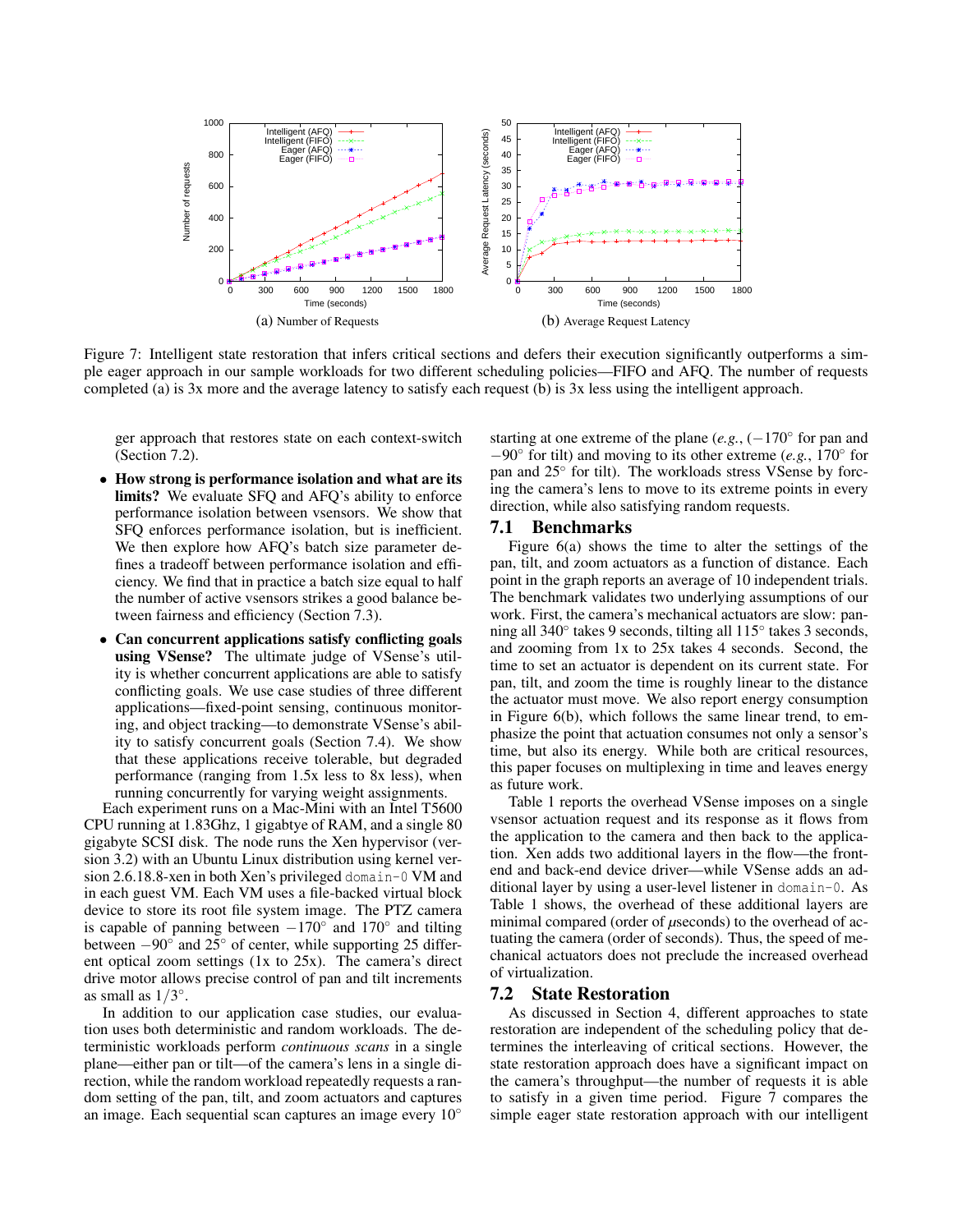

Figure 8: SFQ enforces performance isolation over large numbers of requests. The ratio of the total vsensor time for the two continuous scan workloads is in proportion to the assigned weights.



Figure 9: SFQ maintains its work-conserving properties when applied to actuators.

approach that infers critical sections and defers their execution until an unsafe request occurs. We examine the effects of state restoration using two different scheduling policies— FIFO and AFQ—with five vsensors executing the random workloads described earlier.

Figure 7(a) shows the progress of completed requests on the physical sensor for each state restoration approach (Eager or Intelligent) and scheduling algorithm (FIFO or AFQ) pair, while Figure 7(b) plots the average latency to satisfy each request. As expected, for both scheduling algorithms, the intelligent approach is significantly more efficient: it is able to complete nearly 3x as many requests during the same 30 minute time period with 3x less latency on average per request. Also as expected, AFQ is more efficient than FIFO for intelligent state restoration, completing more requests with a lower average latency.

Interestingly, for eager state restoration both FIFO and AFQ complete about the same number of requests with a similar average per-request latency. The reason is that the overhead of the eager state restoration strategy completely dwarfs any efficiencies derived from the scheduling algorithm. The result highlights the importance of deferring state restoration to gain efficiency: a poor state restoration strategy may cancel any benefits from a better scheduling algorithm.



Figure 10: While SFQ enforces performance isolation over many requests, it may diverge slightly, due to high state restoration costs, over short intervals of time.

## 7.3 Performance Isolation: SFQ and AFQ

SFQ enforces performance isolation between vsensors each vsensor should receive actuator performance in proportion to its weight or share—while AFQ relaxes SFQ's fairness bounds to ensure efficient use of each actuator. We first demonstrate SFQ's performance and limitations when used for actuators and then present results from our AFQ extension.

## *7.3.1 SFQ*

The primary attribute that determines vsensor performance is the relative *speed* of its actuators. Our adaptation of SFQ advances virtual time in relation to the *time* each actuation takes on the dedicated sensor, which we denote as vsensor time. Thus, the more vsensor time each actuation takes the slower the actuator. Figure 8 shows the total vsensor time of two vsensors with different weight assignments using our variant of the SFQ scheduling algorithm; each vsensor executes the continuous scan workload. The figure demonstrates that a straightforward use of SFQ for actuators isolates vsensor performance: the cumulative vsensor time SFQ allocates is in proportion to the assigned weights.

Another important characteristic of SFQ is workconservation: it automatically reallocates idle resources to vsensors in proportion to their weights. Figure 9 demonstrates VSense's responsiveness to fluctuating workloads. We use three vsensors in the experiment—vsensor-1, vsensor-2, and vsensor-5—where vsensor-1 and vsensor-2 run the continuous scan workload and vsensor-5 runs the random workload; vsensor-5's workload sends actuation requests for 500 seconds and halts for 500 seconds in a repeating loop. As expected, when vsensor-5 becomes inactive, SFQ reallocates the idle actuation time to vsensor-1 and vsensor-2 in proportion to their weights: the result is that each vsensor's rate of progress, measured as the rate its vsensor time increases every 50 seconds, immediately increases for vsensor-1 and vsensor-2 during vsensor-5's idle periods. Thus, SFQ maintains its work-conserving properties in our new context.

While SFQ enforces performance isolation over large numbers of requests, high state restoration costs may cause it to perform unfairly over short intervals. To demonstrate the point, Figure 10 shows how the cumulative vsensor time pro-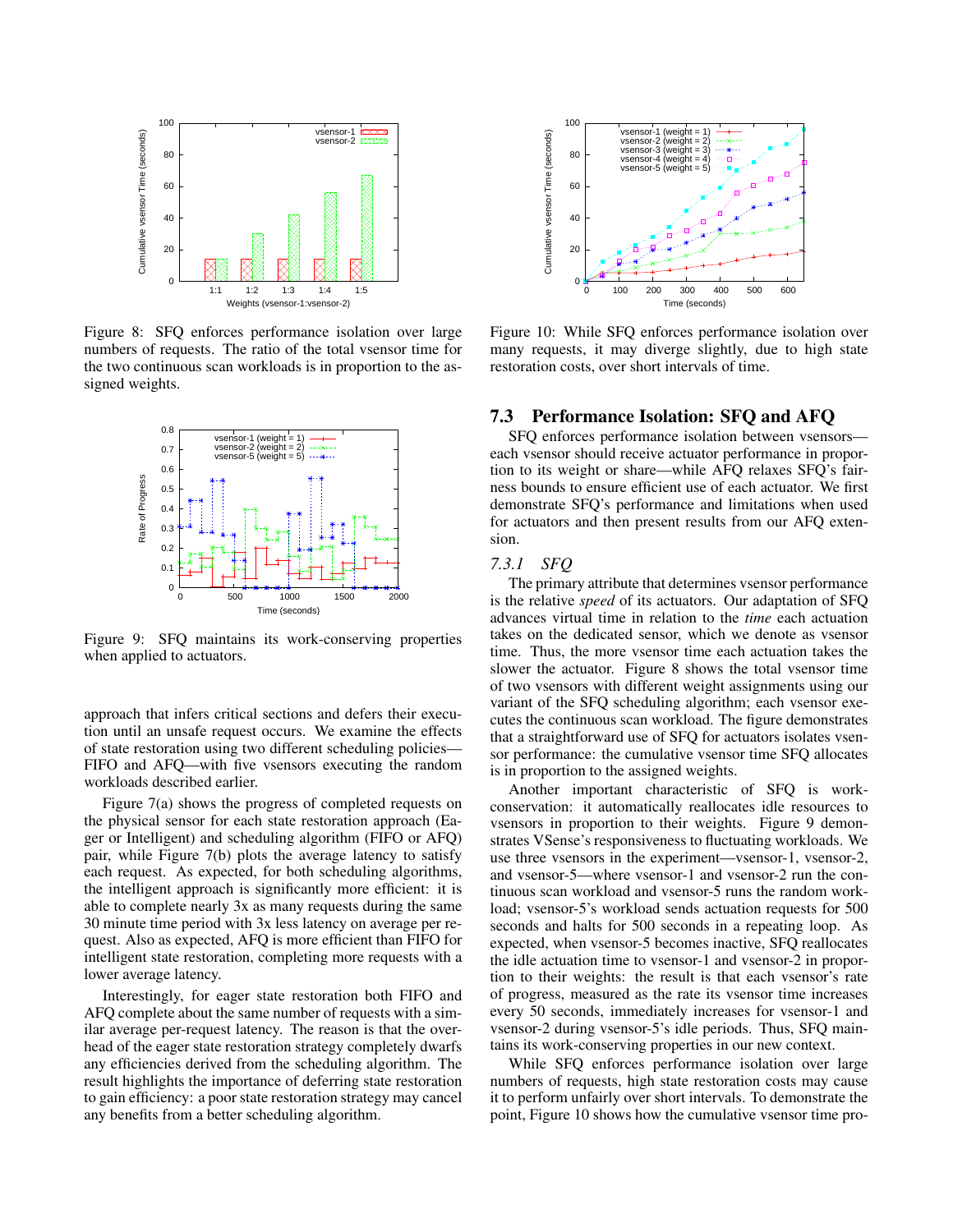

Figure 11: AFQ shows better global performance—in terms of both the average throughput in requests/second (a) and the total number of requests the camera completes (b)—as its batch size increases. For this experiment, each increment in the batch size results in roughly a 10% improvement for both metrics.



Figure 12: AFQ exhibits less fairness as the batch size increases (a) in terms of the average latency per request. For this experiment, batch sizes of 4 and greater are unfair, and exhibit much less performance isolation (b) than SFQ.

gresses over the course of an experiment. Since each workload includes 100 requests, at any point in time the cumulative vsensor time for each vsensor should be in proportion to the assigned weights. The experiment uses five vsensors—four running the continuous scan workload (1-4) and one running the random workload (5).

The result demonstrates that over short time periods SFQ is not always fair: during the period 0-100 seconds both vsensor-3/vsensor-4 and vsensor-1/vsensor-2 receive similar performance that is not in proportion to their weights. Further, vsensor-1/vsensor-2 receive similar performance by time 200 and vsensor-3/vsensor-2 receive similar performance up to time 400, which diverges from the weight assignments. However, as before, as VSense services larger numbers of requests, performance converges to the assigned weights (by time 550 seconds).

#### *7.3.2 AFQ*

Since SFQ does not take into account stateful actuators it may be inefficient, since it schedules requests based on strict fairness. Figure 11 demonstrates that increasing AFQ's batch size parameter increases the efficiency of the actuators. The experiment uses random workloads from 5 vsensors to stress the actuation of the system. The experiment shows that both the average throughput to complete requests (a) and the total number of requests completed (b) increases, as the batch size increases; for this experiment, each increment in the batch size results in roughly a 10% improvement for both metrics. However, AFQ's efficiency gain causes the scheduler to diverge from strict fairness, as we show next.

Figure 12(a) shows the cumulative request latency for the first 50 requests for each of five vsensors as a function of batch size, using the same five vsensors and workloads as Figure 10. The cumulative request latency is the sum of the latencies (equivalent to each vsensor's makespan) to satisfy all requests at each vsensor; as also demonstrated above, efficiency, in this case cumulative request latency decreases with batch size. As expected, SFQ, which corresponds to a batch size of 1, exhibits the strong performance isolation seen in Section 7.3.1. However, as the batch size increases, strict performance isolation decreases and causes the height of the bars to approach each other. Figure 12(b) plots the cumulative vsensor time over the course of the experiment for a batch size of 4; comparing the result with Figure 10 in the previous section demonstrates that AFQ exhibits less fairness with larger batch sizes. For these workloads, a batch size of 3 exhibits a nice balance—20% performance improvement over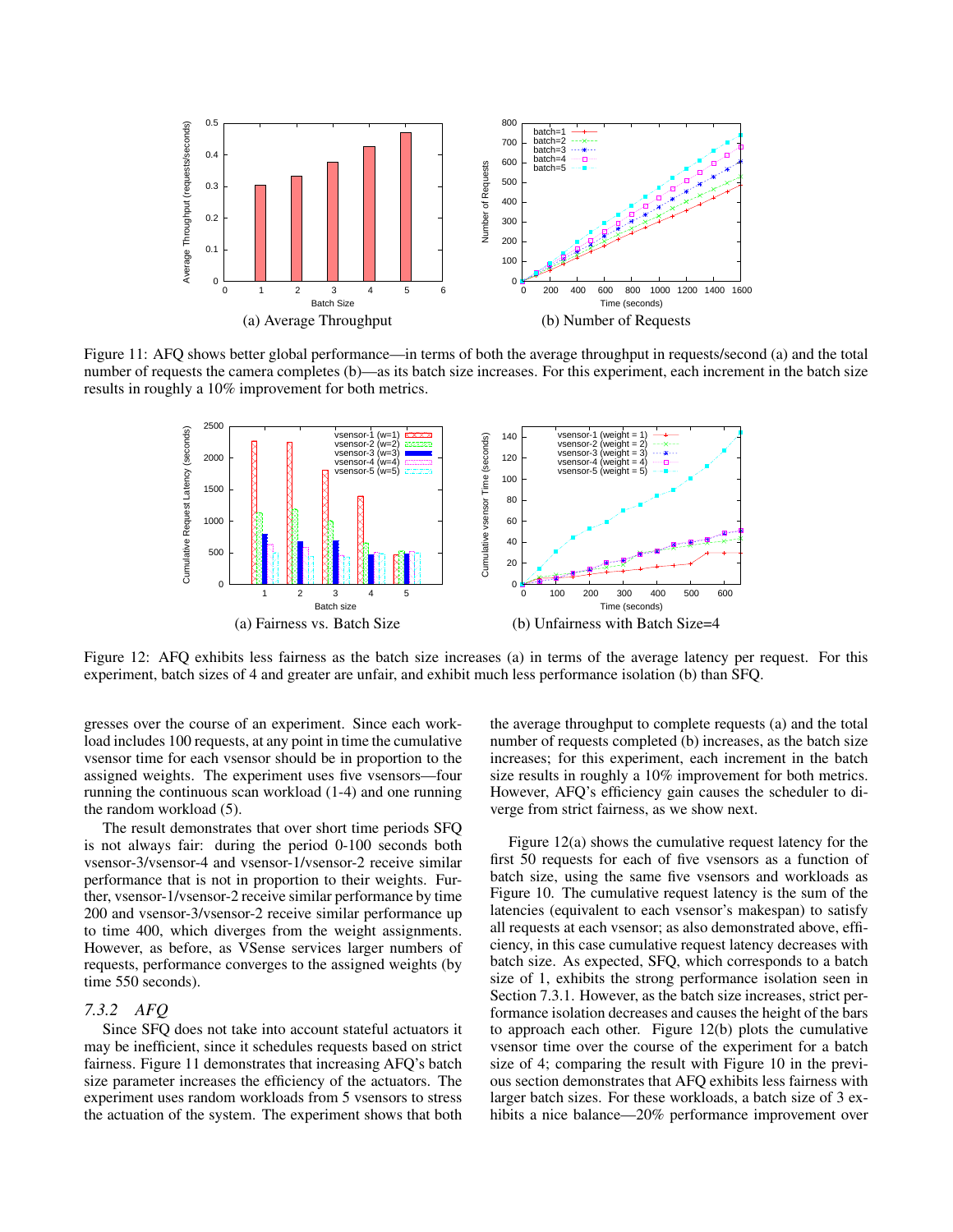

Figure 13: VSense is able to satisfy conflicting goals from multiple concurrent sensing applications. A continuous monitoring application (a) and an object tracking application (b) both maintain tolerable performance for varying weight assignments, while competing with a fixed-point sensing application with weight 1.

SFQ with similar fairness properties—between performance and fairness; in practice, we have found that a batch size of roughly half the number of active vsensors generally strikes the appropriate balance.

## 7.4 Case Study

Our final set of experiments consider how three example camera applications with distinct performance metrics perform on VSense. The applications include:

- Fixed-point Sensing. Pan and tilt the camera's lens to a point and repeatedly capture images at a regular interval. The performance metric for this simple application is the sensing rate of image captures.
- Continuous Monitoring. Continuously pan in increments of 65° and capture an image. The applicationlevel performance metric is the time to complete each 340<sup>°</sup> scan. This application mimics conventional security applications.
- Object Tracking Periodically scan a pre-defined path along both the pan and tilt axes and capture images every 10◦ . The application-level performance metric is the latency between each image capture. A latency too large and the camera will lose the object its tracking.

The fixed-point sensing application using a dedicated sensor has near video quality: its sensing rate is 11 images/second with a steady inter-image interval of 0.09 seconds. However, even on a dedicated sensor, actuation does have a significant effect on performance. Our random workload, which moves to a random location and captures an image, reduces the average sensing rate to 0.3 images/second with an average inter-image interval of 3.35 seconds (the interval is not steady since the camera moves a different distance between each image). Similarly, two fixed-point sensing applications—at a distance of 180◦—are both able to capture 0.2 images/second with a steady inter-image interval of 4.65 seconds (since their distance apart does not change). We use these sensing rates for comparison in our case study below.

We run both the continuous monitoring (Figure  $13(a)$ ) and object tracking (Figure 13(b)) application against the fixedpoint sensing application. In both experiments, the fixedpoint sensing application maintains a weight of 1, while we vary the weights assigned to continuous monitoring and object tracking. Figure 13 shows the results, where the leftmost *y*-axis plots the application's performance metric, the rightmost *y*-axis plots the fixed-point sensing application's performance metric (sensing rate), and the dotted line depicts the performance of the application on a dedicated sensor. The results demonstrate that VSense is able to satisfy conflicting demands of concurrent applications, as long as the applications tolerate less performance than possible with the dedicated sensor, which ranges from 1.5x to 8x less performance for the different weight assignments in this experiment. As we describe below, the reduced performance is still capable of satisfying real-world application-level goals.

As one example, with a 1:30 weight ratio, the continuous monitoring application is able to pan all 340° in 20 seconds. Thus, in the real-world, the monitoring application is able to capture 4 distinct points 113 feet apart (e.g., four doorways) at distance of  $100$  feet from the camera every 5 seconds  $2$ . The fixed-point sensing application is able to simultaneously maintain a sensing rate of nearly 0.2 images/second, allowing it to continuously capture a single point (e.g., a nearby intersection) in spite of the monitoring application. Likewise, for a 1:3 weight ratio, the object tracking application is able to scan a pre-defined path every 10° and capture images every 6 seconds, which is suitable for tracking a moving object at a distance of 300 feet moving at 2.66 miles/hour (e.g., a person walking) for up to 1779 feet (over 1/3 mile) of the object's motion with 25x zoom. Of course, both the specific speed and the total distance tracked are dependent on the object's trajectory, its distance from the camera, and the camera's optical zoom and resolution settings  $3$ . During the tracking, the fixed-point sensing application maintains a sensing rate of 0.3 images/second. These case study results, combined with our evaluation of state restoration, SFQ, and AFQ, demonstrate

 $2$ The example assumes the points are along a circle with radius 100 feet with camera's lens as its center.

<sup>&</sup>lt;sup>3</sup>Our example assumes that the object's trajectory is along a circle of radius 300 feet with the camera's lens as its center.